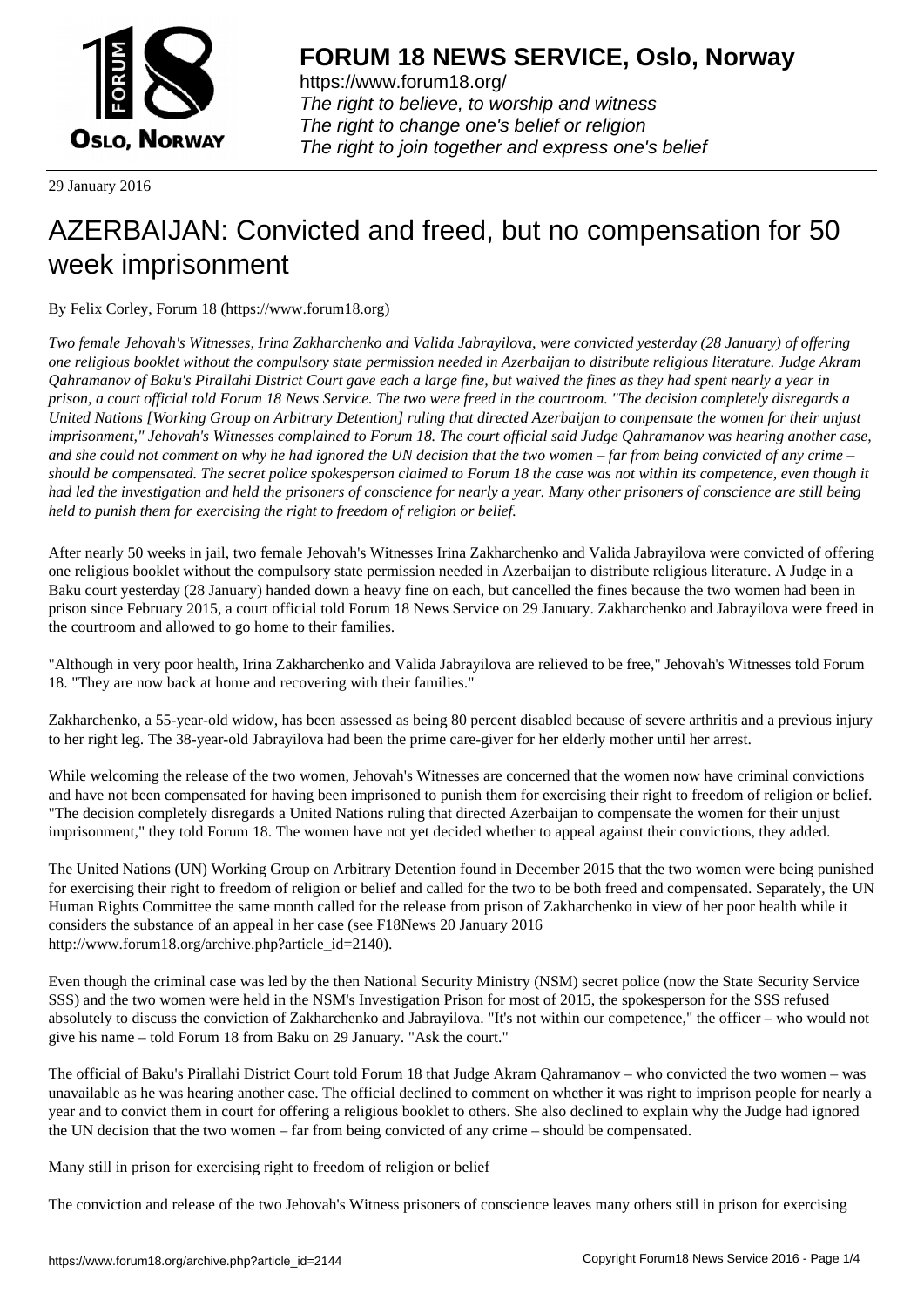- 43-year-old Shia Muslim Jeyhun Jafarov, arrested in March 2015 by the then NSM secret police and facing treason charges (see F18News 14 May 2015 http://www.forum18.org/archive.php?article\_id=2061).

- 31-year-old Shia Muslim Taleh Bagirov, leader of the Muslim Unity Movement which the authorities appear determined to crush, arrested in November 2015 as the authorities stormed a home in the village of Nardaran north of Baku. He has been tortured in the hands of the Interior Ministry's Main Directorate for the Struggle with Organised Crime, sustaining a broken nose (see F18News 27 January 2016 http://www.forum18.org/archive.php?article\_id=2143).

- Nuhbala Rahimov, Shia Muslim prayer leader of Rahima Hanum Mosque in Nardaran, arrested in December 2015 (see F18News 27 January 2016 http://www.forum18.org/archive.php?article\_id=2143).

Many other prisoners of conscience are serving prison terms for exercising their right to freedom of religion or belief. These include five Sunni Muslims imprisoned to punish them for attending a religious meeting in a Baku home, some of another group of five Sunni Muslims from Baku sentenced for selling religious literature without the compulsory state permission (several of the five have already completed their prison terms) and a conscientious objector to compulsory military service, being held in a military disciplinary unit (see F18News 19 November 2015 http://www.forum18.org/archive.php?article\_id=2123).

#### Offering one religious booklet

Trouble began for Zakharchenko and Jabrayilova on 5 December 2014. They were going from door to door to discuss their faith and offer copies of Jehovah's Witness publications in Pirallahi, a town of 16,000 on a narrow peninsula east of the capital. The two women "distributed religious literature without charge, thus illegally distributing it without appropriate permission to do so", the court decision approving their initial pre-trial detention – seen by Forum 18 – noted.

That same day, a local resident allegedly filed a complaint with Pirallahi District Police, the court decision added. She claimed that the two women she did not know "after providing religious information about Jehovah God, presented her with the religious publication 'Teach Your Children' without charge, and recommended she study and share this religious publication without the appropriate permission". The court ruling does not explain why the resident felt it necessary to complain to the police after holding a discussion on religious themes with visitors, who offered her a religious book.

The decision notes that Zakharchenko and Jabrayilova also approached three other local residents.

However, the State Committee for Work with Religious Organisations - which implements the compulsory state censorship of all religious literature published in or imported into Azerbaijan - approved import of this publication on 11 August 2014. State Committee Deputy Chair Gunduz Ismayilov authorised the State Customs Committee to allow the import of 2,000 copies of the book.

The authorisation, seen by Forum 18, reports the State Committee's expert study as concluding: "In the examination of the samples of religious literature, submitted for analysis to the experts, ideas that could have a negative impact on the religious situation in the country have not been detected and therefore permission to import these may be granted."

### "Illegal" distribution

However, the authorities insisted during both the investigation and the eventual trial that the case centred not around the content of the booklet "Teach Your Children", but its "illegal" distribution.

A criminal case was lodged against Zakharchenko and Jabrayilova under Criminal Code Article 167-2.2.1. This punishes: "Production, sale and distribution of religious literature, religious items and other informational materials of religious nature with the aim of import, sale and distribution without appropriate authorisation" when conducted by an "organised group". Punishment is a fine of 7,000 to 9,000 Manats or imprisonment of two to five years.

Amid a falling Manat, 7,000 Manats is currently the equivalent of 37,000 Norwegian Kroner, 3,900 Euros or 4,300 US Dollars.

#### Secret police prison

The NSM secret police then took over the case from the General Prosecutor's Office. The two women were summoned for questioning on 17 February 2015 and arrested. They were held in the NSM secret police Investigation Prison in Baku until late 2015, when Zakharchenko was finally transferred to hospital. Jabrayilova was transferred to the Investigation Prison in Kurdakhani.

Prisoner of conscience Jabrayilova described conditions in the then-NSM secret police Investigation Prison as bad. "She called her confinement room a 'cage', rather than a cell, in that there was no privacy and everything was exposed to the sight of others,"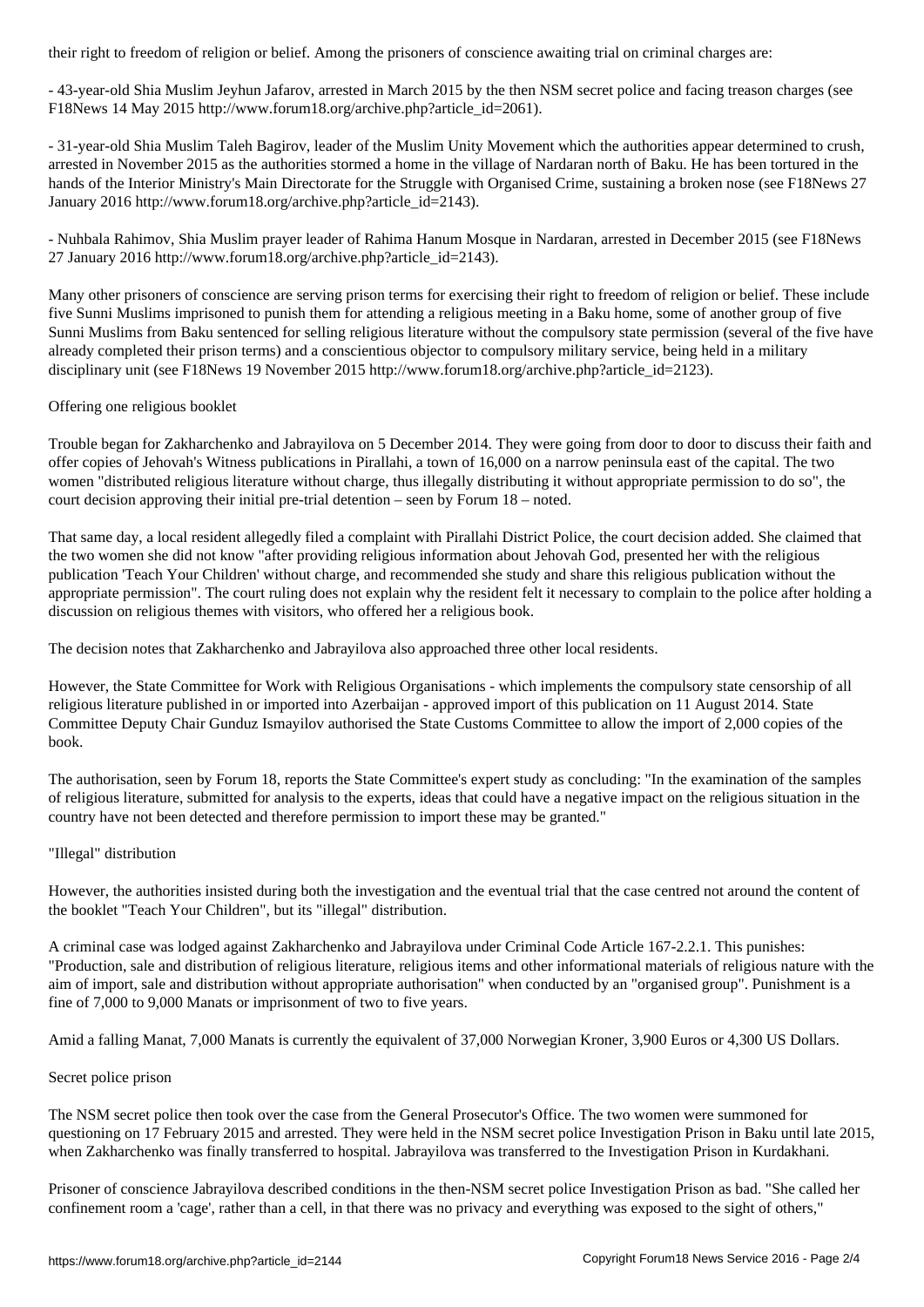from prisoners (see F18News 20 January 2016 http://www.forum18.org/archive.php?article\_id=2140).

Conditions in the then-NSM (now SSS) Investigation Prison are known to be harsh and Azerbaijan has refused to allow publication of a UN Subcommittee on Prevention of Torture (SPT) report on a visit in late April 2015 (see Forum 18's Azerbaijan religious freedom survey http://www.forum18.org/archive.php?article\_id=2081).

## Convictions, fines, release

The trial of Zakharchenko and Jabrayilova finally began under Judge Qahramanov at Baku's Pirallahi District Court with a preliminary hearing on 10 December 2015. The trial proper began on 17 December 2015, with a short hearing on 7 January 2016. Two other hearings were postponed because Zakharchenko was too ill to attend (see F18News 20 January 2016 http://www.forum18.org/archive.php?article\_id=2140).

At the final hearing on 28 January, Judge Qahramanov convicted both women of "illegally" distributing one religious booklet. He fined each of them 7,000 Manats. He then cancelled the fines because of the time Zakharchenko and Jabrayilova had spent in prison (nearly 50 weeks), Jehovah's Witnesses told Forum 18 the same day.

The women were freed in the courtroom at the end of the trial and allowed to return to their families for the first time in nearly a year.

## What compensation?

In an opinion, adopted on 2 December 2015 (A/HRC/WGAD/2015) and transmitted that same month to Azerbaijan's government, which Forum 18 has seen, the UN Working Group on Arbitrary Detention condemned the arrest and continued detention of the two prisoners of conscience (see F18News 20 January 2016 http://www.forum18.org/archive.php?article\_id=2140).

It found that Azerbaijan has broken three articles of both the Universal Declaration of Human Rights (UDHR) and the International Covenant on Civil and Political Rights (ICCPR).

"Ms. Zakharchenko and Ms. Jabrayilova have been deprived liberty for peacefully exercising the rights to freedom of religion and belief, as guaranteed under article 18 ["Freedom of thought, conscience and religion"] of the UDHR and article 18 ["Freedom of thought, conscience and religion"] of the ICCPR."

The Working Group also found that the two prisoners of conscience "have been deprived liberty for the reason of discrimination based on their religion in violation of article 7 ["Right to equality and non-discrimination"] of the UDHR and article 26 ["Right to equality and non-discrimination"] of the ICCPR."

It also considered that the "non observance of the international norms established in article 9 ["Freedom from arbitrary arrest, detention or exile"] of the UDHR and article 9 ["Liberty and security of person"] of the ICCPR is of such gravity as to give the deprivation of liberty of Ms. Zakharchenko and Ms. Jabrayilova arbitrary character."

In conclusion, the Working Group called on Azerbaijan to release both prisoners of conscience, "and accord them an enforceable right to compensation in accordance with article 9(5) of the ICCPR".

ICCPR Article 9(5) states that "Anyone who has been the victim of unlawful arrest or detention shall have an enforceable right to compensation". Azerbaijan ratified the ICCPR in 1992.

In a separate ruling, the UN Human Rights Committee asked for "interim measures" from the Azerbaijani authorities, according to a 3 December 2015 letter from the Committee seen by Forum 18. (It asked that Zakharchenko be freed from prison urgently while it continued to investigate the substance of the complaint. The Committee communicated this request to the Azerbaijani authorities immediately (see F18News 9 December 2015 http://www.forum18.org/archive.php?article\_id=2131).

While Zakharchenko and Jabrayilova have now been freed, it remains unclear if the Azerbaijani authorities will comply with the Working Group finding that they should be compensated for the violation of their human rights. (END)

For more background information see Forum 18's Azerbaijan religious freedom survey at http://www.forum18.org/archive.php?article\_id=2081.

More coverage of freedom of thought, conscience and belief in Azerbaijan is at http://www.forum18.org/Archive.php?query=&religion=all&country=23.

A compilation of Organisation for Security and Co-operation in Europe (OSCE) freedom of religion or belief commitments can be